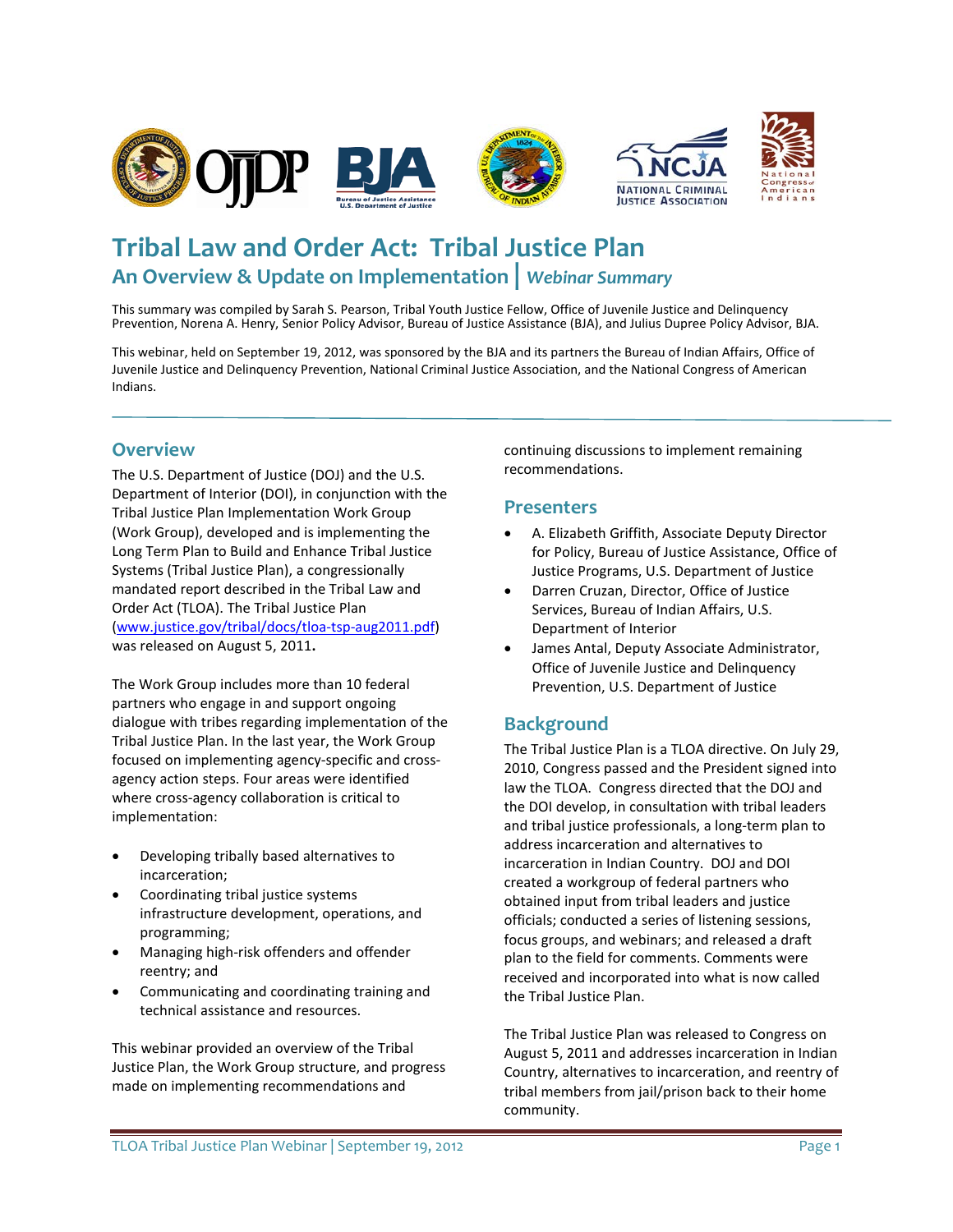Key themes emerged from consultations and listening sessions with tribal leaders and tribal justice practitioners. Specifically, the Tribal Justice Plan should:

- Establish that alternatives to incarceration be a major focus in tribal justice system development or enhancements;
- Be implemented in consultation and collaboration with Tribal Leaders and be flexible enough to allow tribes to develop strategies tailored to their specific public safety needs, tribal history, and culture; and
- Coordinate federal, tribal, state, and local government resources to support operations, programming in tribal justice systems, and critical infrastructure issues within tribal correctional facilities, fully mindful of the sovereign status of tribes in these coordination efforts.

# **Progress Made to Date**

The DOJ's **Bureau of Justice Assistance (BJA)** reported that it has made progress in the following areas:

### *Alternatives to Incarceration*

BJA completed a study of strategies to validate an offender risk assessment tool—Level of Service Inventory-Revised (LSI-R) — to be used in tribal justice systems. BJA expanded the scope of the fiscal year (FY) 2012 and 2013 Coordinated Tribal Assistance Solicitation (CTAS), Purpose Area 3 (Justice Systems and Indian Alcohol and Substance Abuse), to fund electronic alcohol/offender monitoring devices and related equipment. In FY 2012, BJA selected a training and technical assistance provider to assist tribes in implementing electronic monitoring programs. BJA completed a preliminary assessment of witness intimidation in Indian Country, inquiring into the nature and extent of witness intimidation and its impact on tribal justice systems and tribal communities. Through the FY 2012 Tribal Capacity Development Solicitation, BJA selected partners to work with tribal nations to enhance community corrections capacity, implement correctional alternatives, and deliver training and technical assistance to tribes interested or implement or enhancing tribal healing to wellness courts.

#### *Tribal Justice Systems Infrastructure*

BJA expanded the scope of FY 2012 CTAS, Purpose Area 4 (Correctional Systems and Correctional Alternatives on Tribal Lands), to allow for construction or renovation of multipurpose justice centers, treatment centers, and other alternatives to incarceration buildings, including transitional housing. In FY 2011, BJA selected a new partner to offer technical assistance to tribes on correctional issues, including assessing need, developing a master plan, and leveraging resources to construct and operate justice facilities.

### *Reentry*

As of FY 2012, Second Chance Act (SCA) solicitations now include tribes as eligible applicants, and BJA conducted outreach to increase awareness of this funding. BJA is seeking input from tribal justice systems and SCA tribal grantees on ways to make the SCA funding and support for tribal reentry more accessible for tribes.

### *Intergovernmental Collaboration*

BJA has invested resources to promote coordination and collaboration among tribe-state criminal justice entities and, where appropriate, federal entities. Regional activities have occurred in Minnesota in 2011 and in North Dakota in November 2012. In February 2012, the BJA-supported Walking on Common Ground web site

# [\(www.WalkingOnCommonGround.org\)](http://www.walkingoncommonground.org/) was

launched and highlights tribal-state courts collaboration, promising practices, and toolkits. Further, through the FY 2012 Tribal Capacity Development Solicitation, BJA and its partners will strengthening tribes' ability to plan, implement, and enhance tribal justice systems by fostering tribalstate collaboration to address jurisdictional and legal issues regarding law enforcement and offender reentry; fostering collaboration among tribal-statefederal through onsite trainings focused on building collaboration; and developing mutual aid agreements, full faith and credit agreements, and other associated activities. Lastly, BJA and its partners will develop a how-to-manual on developing collaborative initiatives to improve client outcomes.

The **Office of Justice Services (OJS)** at DOI's **Bureau of Indian Affairs (BIA)** reported that it has made the following progress: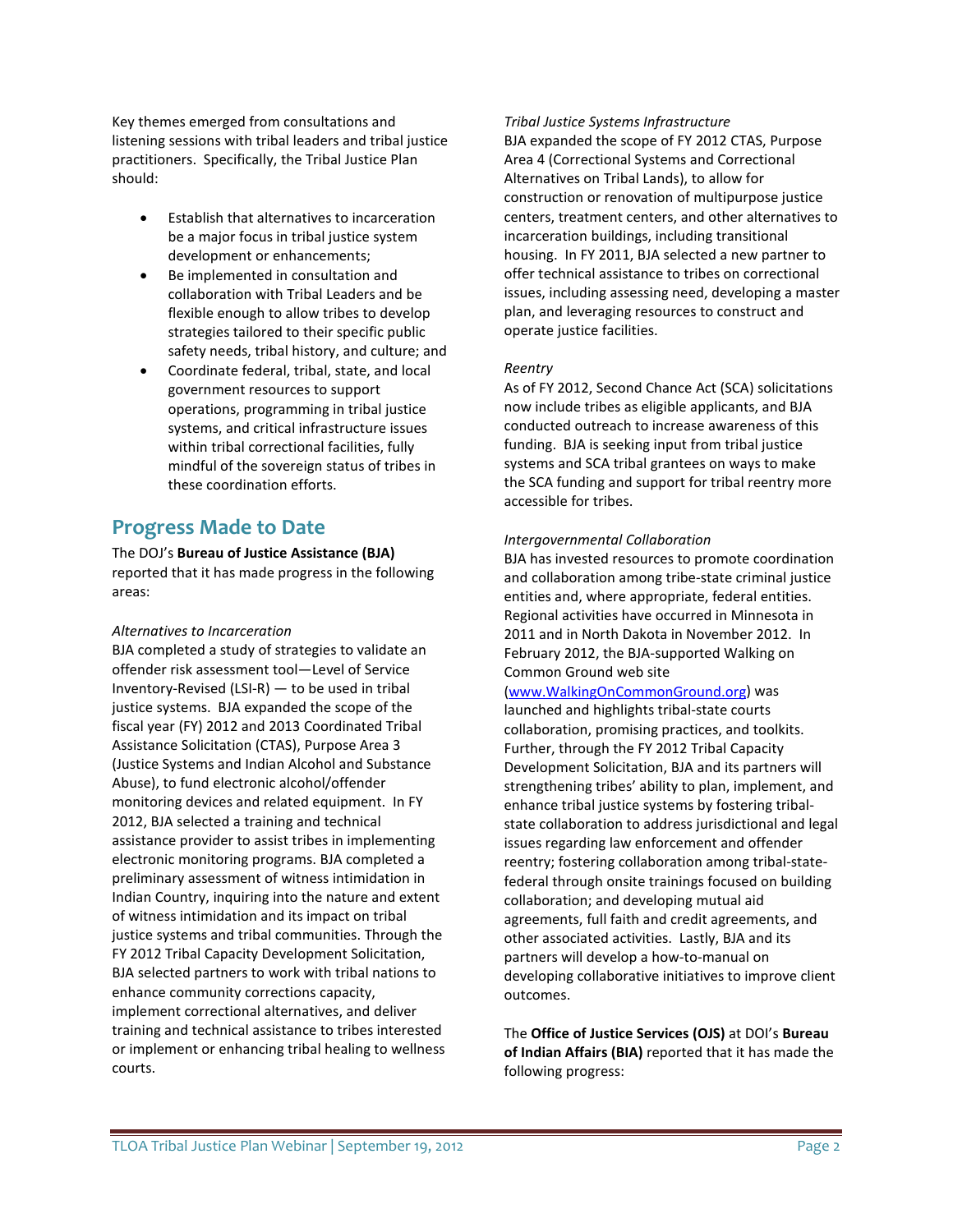BIA/OJS has developed a system of alternatives to incarceration that identifies the points in the system where incarceration occurs, examines the reasons for incarceration at each point, and explores alternative evidence-based practices to safely monitor offenders in the community. The system ensures that tribal jails comply with American Corrections Association established standards with some exceptions. For example, issues such as inmate classification, health services, sanitation, preventative maintenance, discipline, grievance procedures, offender services, and offender activities are addressed. Work has been done to develop data-driven, comprehensive programming, including using planning data and risk and needs assessment tools to assess key trends in tribal jail populations and to define critical programming and partners. Also, BIA/OJS supports research to identify effective alternatives to incarceration methods in tribal nations.

BIA/OJS has taken a crawl, walk, and run approach to incarceration, including treatment at every step of the process. Currently, each of the federal agencies that has responsibility in this area (e.g., BIA, DOJ, Indian Health Services, the Substance Abuse and Mental Health Services Administration) and their respective Office of Management and Budget examiners meet regularly to identify ways to turn their collaborative efforts into local realities. BIA has funded pilot programs that provide tribal judges with sentencing alternatives such as ankle bracelets with alcohol monitoring devices. Also, BIA is coordinating with DOJ to work on providing training for tribal judges on alternative sentencing options.

To ensure that tribal jails comply with standards, BIA developed and enacted a set of TLOA-compliant policies on January 25, 2011. In partnership with BJA, BIA/OJS is developing a guide book for tribes in planning and construction of corrections and justice facilities and obtaining BIA resources.

BIA/OJS has developed a method and means to collect and report summary data that will identify trends in the tribal jail population. Data collected will provide information pertaining to the daily inmate count at BIA detention centers and will summarize the number of inmates that are incarcerated due to alcohol- and drug-related charges. It is anticipated that the data will help in determining resource distributions based upon types of charges as well as jail population profiles.

In FY 12 and FY 13, to support operations and programming in tribal justice systems, a collaborative effort by BIA/OJS and DOJ offers trial advocacy training for enhancing practitioners' trial skills. Developed for judges, public defenders, and prosecutors, the training focuses on the prosecution of sexual assault, domestic violence, and illegal narcotics cases. In FY 13, a collaborative effort by OJS, the Office of Indian Energy and Economic Development, and the Federal Reserve Bank will conduct four secured transaction workshops specifically crafted for tribal judges and tribal attorneys. The course is designed to assist tribes in identifying roadblocks and solutions to securing business transactions in Indian Country.

Below is a schedule of training opportunities.

| <b>Tribal Court Trial Advocacy Training</b> |                 |                                        | <b>Uniform Commercial Code</b> |                   |                                       |
|---------------------------------------------|-----------------|----------------------------------------|--------------------------------|-------------------|---------------------------------------|
| <b>Dates</b>                                | Location        | Emphasis On                            | <b>Dates</b>                   | Location          | Emphasis On                           |
| March 13-15, 2012                           | Phoenix, AZ     | <b>Illegal Narcotics</b>               | November 2012                  | Phoenix, AZ       | <b>Secured Transaction Litigation</b> |
| July 24-26, 2012                            | Duluth, MN      | Domestic Violence                      | January 2013                   | Seattle, WA       | Secured Transaction Litigation        |
| August 14-16, 2012                          | Ignacio, CO     | Domestic Violence                      | <b>March 2013</b>              | Oklahoma City, OK | Secured Transaction Litigation        |
| September 11-13, 2012                       | Great Falls, MT | Sexual Assault on an<br>Adult          | May 2013                       | Minneapolis, MN   | Secured Transaction Litigation        |
| October 23-25, 2012                         | Chinle, AZ      | Domestic Violence or<br>Sexual Assault |                                |                   |                                       |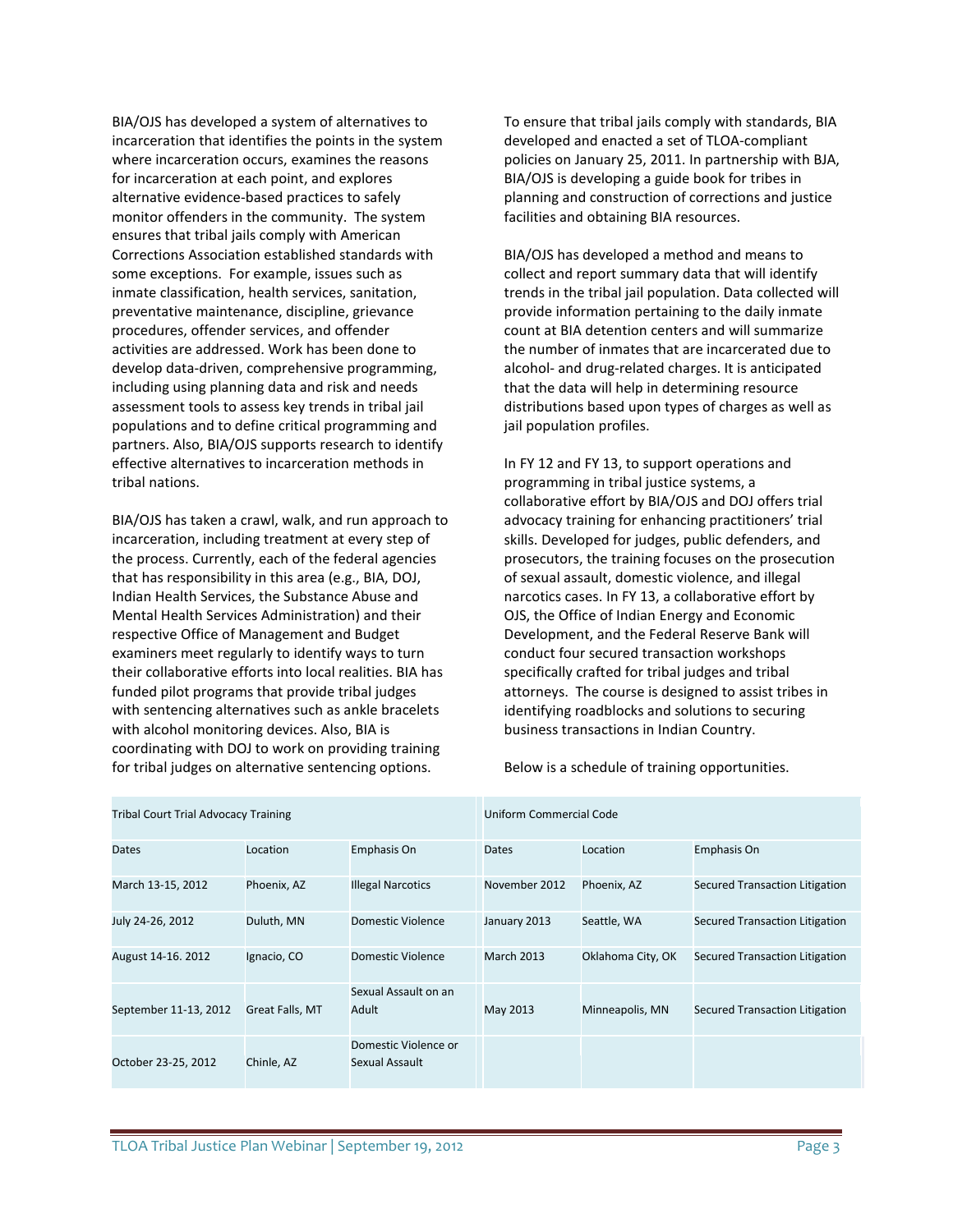| November 13-15, 2012 | Seattle, WA     | Sexual Assault on an<br>Adult |  |  |
|----------------------|-----------------|-------------------------------|--|--|
| January 15-17, 2013  | Albuquerque, NM | <b>Illegal Narcotics</b>      |  |  |

#### DOJ's **Office of Juvenile Justice Delinquency and**

**Prevention (OJJDP)** has resources available to support alternatives to incarceration programming through two purpose areas of OJP's CTAS. These two areas are Purpose Area 9 (Tribal Youth Programs) and Purpose Area 10 (Tribal Juvenile Accountability Discretionary Program). OJJDP also provides tribes with funding and training and technical assistance for detention, alternatives to detention, and multipurpose justice facility planning, renovation, and construction through the Tribal Youth Training and Technical Assistance Center.

Support for reentry activities for tribal youth is supported by OJJDP through the SCA Demonstration Program and the Tribal Juvenile Detention and Reentry Green Demonstration Program.

Regarding alternatives to detention, OJJDP has joined in a public/private partnership with the Annie E. Casey Foundation in a pilot program to expand the Juvenile Detention Alternatives Initiative to Indian Country.

OJJDP actively collaborates with other agencies to explore resources for tribal youth involved in or at risk of becoming involved in the justice system. For example, OJJDP participates in the Indian Alcohol and Substance Abuse Interdepartmental Coordinating Committee Education Services Workgroup to explore support for offender education. OJJDP is working with partner agencies to enhance coordination of current federal funding for tribal corrections facility and multipurpose justice center planning, construction, transition, maintenance, operations, and programming. OJJDP also participates actively in the BIA/OJS Correctional Alternative Pilot Working Group.

### **Tribal Justice Plan Implementation**

As discussed above, the purpose of the Work Group will be to collaborate with tribal leaders, tribal justice practitioners, and key federal agencies to implement the action steps and recommendations in the Tribal Justice Plan, thereby enhancing the tribal justice systems and strategies to keep tribal communities safe. Each Tribal Justice Plan Implementation Subcommittee is part of the larger Work Group. The subcommittees are:

- Alternatives to Incarceration
- Tribal Justice Systems Infrastructure
- Managing High Risk Offenders and Offender Reentry
- Communicating and Coordinating Tribal Training and Technical Assistance

# **Implementation Outreach Activities**

In 2012, there were the following listening sessions, constituency meetings, and webinar:

- September 19: TLOA Tribal Justice Plan: Overview & Update of Implementation Webinar
- October 3-4: Tribal Justice Plan listening sessions, workshops, and focus groups in conjunction with the Tribal Justice Safety & Wellness #15, Tulsa, OK
- October 16-17: Tribal Justice Plan focus group at the 2012 National Tribal Judicial Conference and NAICJA Annual Meeting, Prior Lake, MN
- November 6: Tribal Justice Plan focus group in conjunction with the 24th Annual National Training Conference for Criminal Justice and Community Leaders, Green Bay, WI

# **Federal Panel Q&A**

### *Outreach to Indian Tribes*

**Question**: How are you marketing these listening sessions beyond this webinar?

A federal partnership between DOJ's BJA and DOI's BIA is sponsoring a series of listening sessions and focus groups to seek input from tribal leaders and justice practitioners on the implementation of the Tribal Justice Plan. The Tribal Justice Plan focus groups were marketed through the September 19th webinar and postings on DOJ's Tribal Justice and Safety web site, e-mail outreach, and members of the Tribal Justice Work Group.

### *Funding Opportunities*

**Question:** What kind of requirements are there to be eligible for funding assistance (e.g., tribal courts, tribal police or public safety)? Are there restrictions on funding assistance for tribes located in PL 280 states (e.g.,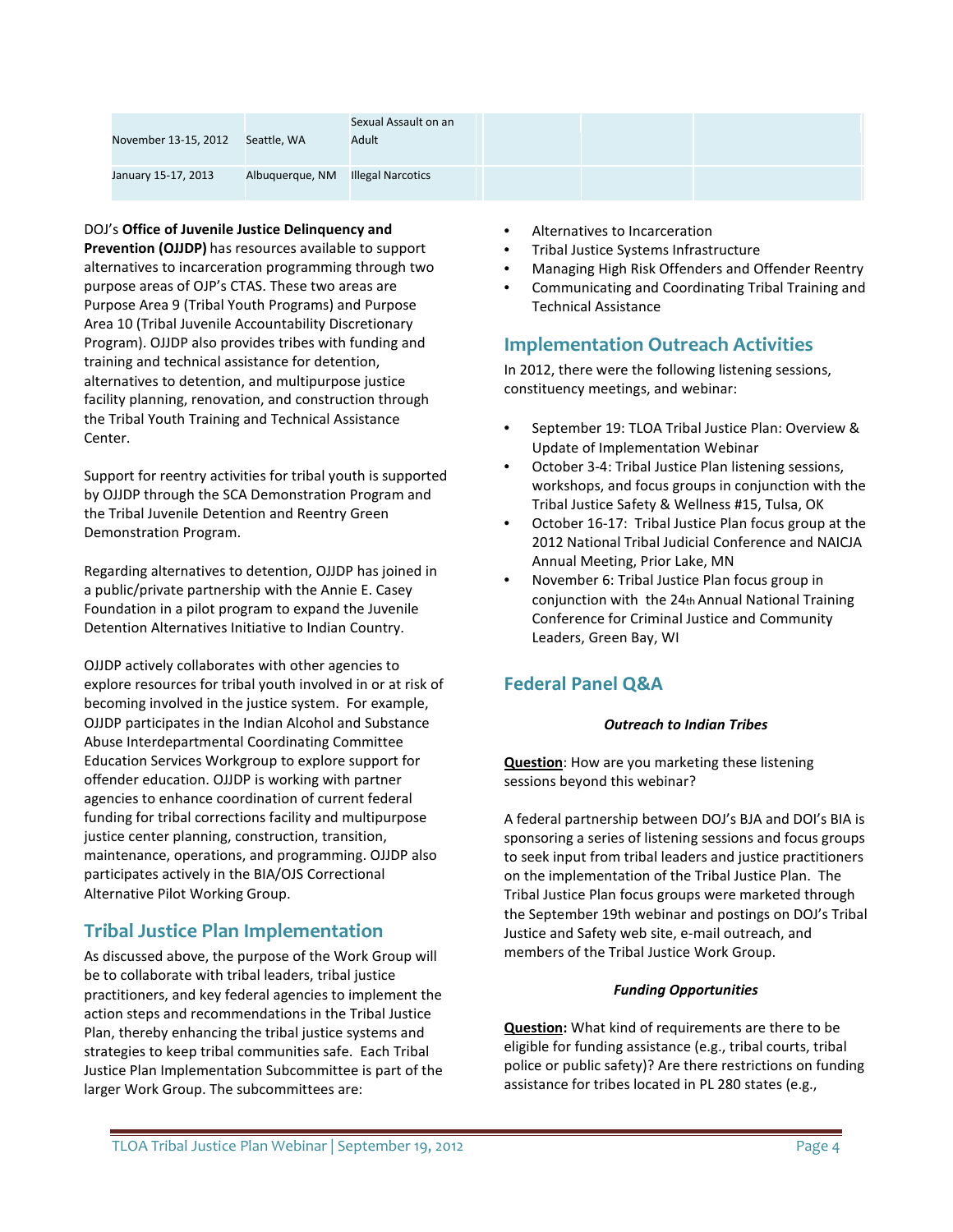treatment centers, transitional housing, and reentry programs)?

With DOJ, Indian tribes are generally eligible to compete for most discretionary funds. In addition, a number of funding streams are limited to tribes only. These funds are available through the CTAS. Specifically, eligibility is open to federally recognized Indian tribes, including tribes in Public Law 280 jurisdictions, and some coalitions identified through the Violence Against Women Act. The past and future CTAS solicitations and information may be accessed a[t www.justice.gov/tribal/grants.html.](http://www.justice.gov/tribal/grants.html) Specific parameters for a particular program will be contained in the solicitation.

Funding and application information can be located for:

Office of Justice Programs [www.ojp.gov/funding/funding.htm](http://www.ojp.usdoj.gov/funding/funding.htm)

Office of Community Oriented Policing [www.cops.usdoj.gov/Default.asp?Item=46](http://www.cops.usdoj.gov/Default.asp?Item=46)

Office on Violence Against Women [www.ovw.usdoj.gov/ovwgrantprograms.htm](http://www.ovw.usdoj.gov/ovwgrantprograms.htm)

Funding is subject to annual appropriations from the U.S. Congress.

### *Training & Technical Assistance*

**Question:** How does DOJ see the role of training and technical assistance (TTA) providers in helping tribes implement the TLOA? Who are the TTA providers that DOJ has selected?

DOJ has explored how all of its funds can be used, including TTA, to support TLOA implementation. BJA and OJJDP have a robust portfolio of TTA partnerships to provide assistance on issues including increasing alternatives to incarceration through courts programs, probation, and programs related to substance abuse and crime; planning, renovating, and building tribal justice facilities (e.g., maintenance, operations and programming); providing support for implementing enhanced sentencing authority; and supporting intergovernmental collaboration with federal, state, and local justice systems.

Additionally, in Fiscal Year (FY) 2012, TTA awards were made to eight organizations to support the implementation of activities to support building tribal capacity, including implementation of the Tribal Justice

Plan. Where possible, TTA resources may be extended to tribes who are non-DOJ grantees.

For further information on available BJA resources, see the BJA TLOA web page located at [www.bja.gov/ProgramDetails.aspx?Program\\_ID=88.](https://www.bja.gov/ProgramDetails.aspx?Program_ID=88)

For further information on available TTA resources available from OJJDP, please visit the tribal program section of OJJDP web site at [www.ojjdp.gov/programs/ProgSummary.asp?pi=52&ti=&](http://www.ojjdp.gov/programs/ProgSummary.asp?pi=52&ti=&si=&kw=&PreviousPage=ProgResults) [si=&kw=&PreviousPage=ProgResults](http://www.ojjdp.gov/programs/ProgSummary.asp?pi=52&ti=&si=&kw=&PreviousPage=ProgResults) and [www.tribalyouthprogram.org/.](http://www.tribalyouthprogram.org/)

**Question:** Will the training for tribal courts and staff include the victims' advocate? This is very important because of the high turnover.

Yes. Through BIA's Office of Justice Services, multidisciplinary teams for tribal court trainings may include victims' advocate. Likewise, training sponsored by DOJ components, particularly BJA, welcomes victims' advocates to participate in training. Tribal grantees define which disciplines will attend training. Therefore, it is important for victims' advocates to coordinate actively with their respective tribal court on training opportunities and during application development to ensure they are included in training opportunities.

#### *Program & Treatment*

**Question:** There has been some remarkable success in using "Circles" in sentencing, healing victims, addressing substance abuse, and general overall peace. The main challenge is that there does not seem to be funding to implement these "old ways" in Indian Country. Are there any funds for such practices?

Yes. Indigenous justice activities such as peacemaking or circle sentencing are allowable activities under CTAS Purpose Area (PA) #3, Justice Systems and Alcohol and Substance Abuse; PA #10, Tribal Youth Program; and PA #9 Juvenile Justice. Further, Indian tribes have been developing healing to wellness courts, supported by the Drug Court Program or CTAS funds.

**Question:** What about treatment as a first option/alternative, especially for indigent tribal members? Will the alternatives to incarceration also include those who may be suicidal? Are there solutions that will be proposed for the treatment of domestic violence perpetrators?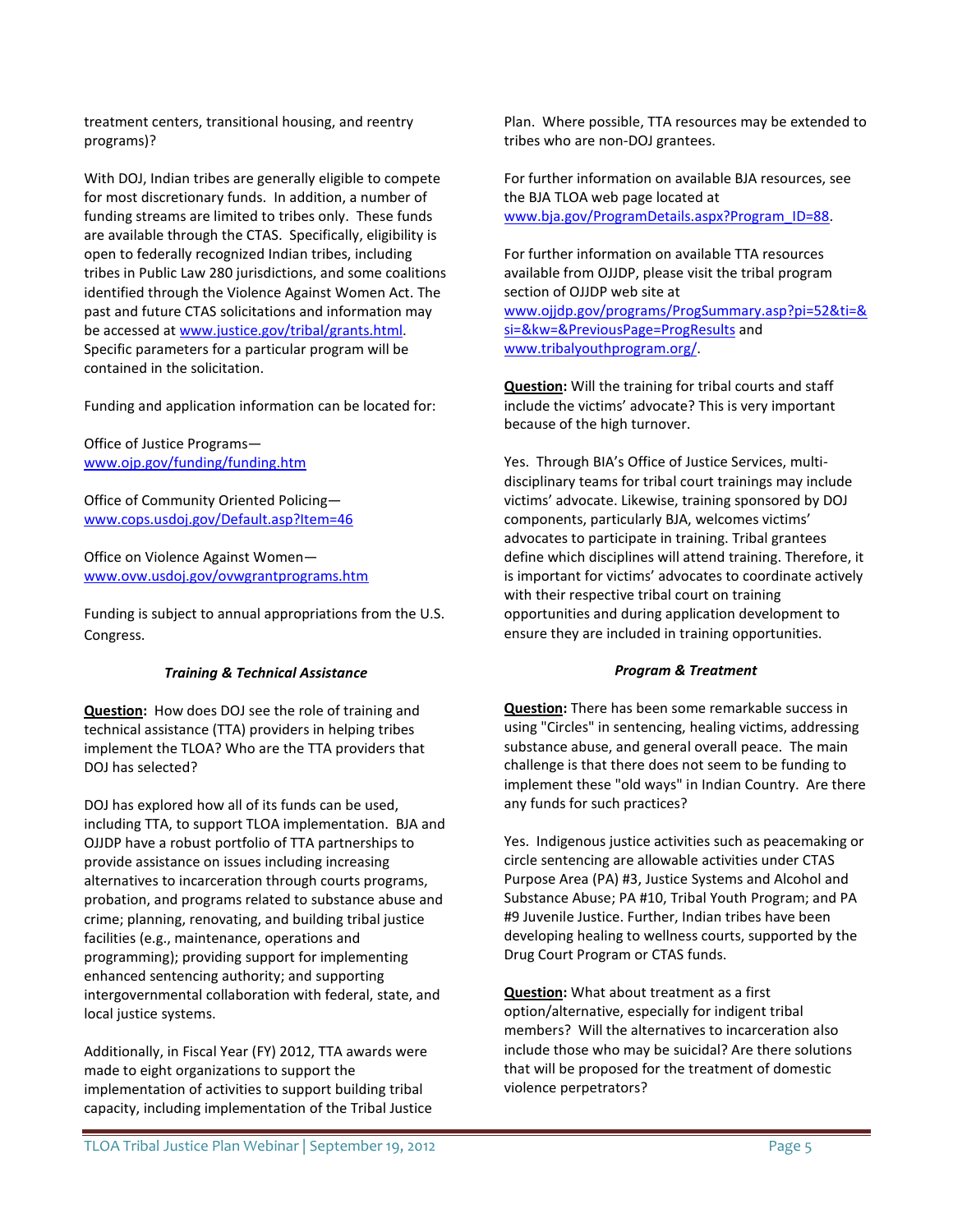The Tribal Justice Plan recommends that alternatives to incarceration, including treatment, should be the first option considered. This is consistent with the BIA model of the crawl-walk-run approach, which focuses on prevention and treatment efforts, including as part of probation. Treatment resources for those involved in the tribal justice system include funds available under CTAS PA #3, Justice Systems and Alcohol and Substance Abuse, as well as through the U.S. Department of Health and Human Services' (HHS) Indian Health Services (IHS) and Substance Abuse and Mental Health Services Administration (SAMHSA). HHS is also looking at the issue of suicide prevention.

Available resources include:

Office of Indian Alcohol and Substance Abuse, SAMHSA, HHS[—www.samhsa.gov/tloa](http://www.samhsa.gov/tloa)

IHS, HHS[—www.ihs.gov/](http://www.ihs.gov/)

National Suicide Prevention Lifeline [www.ihs.gov/MedicalPrograms/Behavioral/index.cfm?m](http://www.ihs.gov/MedicalPrograms/Behavioral/index.cfm?module=BH&option=Suicide) [odule=BH&option=Suicide](http://www.ihs.gov/MedicalPrograms/Behavioral/index.cfm?module=BH&option=Suicide)

Lastly, as mentioned above, resources related to domestic violence perpetrators can be funded through DOJ's BJA under CTAS PA #3, Justice Systems and Alcohol and Substance Abuse.

### **Question:**

- Are there policies/procedures available for building a reentry housing option (halfway house) for American Indian/Alaska Native offenders preparing to be released from the state and federal justice systems?
- Sometimes tribal members live on different reservations or far away from their registered tribal location. How can it be made easier to get help for drug, alcohol, and/or mental illness treatment? How are members made aware of available help?

BJA offers support to tribes seeking to build or operate halfway houses for tribal members returning from detention or correctional facilities. One option—CTAS PA #4, Corrections and Correctional Alternatives—enables a tribe to apply for funds to plan, renovate, and/or build a correctional facility, multipurpose justice center, and/or transitional housing such as a halfway house. For example, a tribe may propose to build a multipurpose

justice center that contains transitional housing space; however, CTAS resources are for construction only, not for operations, maintenance, or programming. One of the activities of the Tribal Justice Systems Infrastructure Subcommittee of the Tribal Justice Plan Work Group is working to identify operational and treatment funding strategies for correctional facilities. The Tribal Justice Plan Work Group is exploring ways to consolidate information on resources for these efforts from BIA, IHS, SAMHSA, and other relevant agencies.

A second option, through the Managing High Risk Offenders Subcommittee (Reentry Subcommittee) of the Tribal Justice Plan Work Group, will explore strategies for partnerships with other federal agencies and state partners to enhance resources and policies to address reentry-related challenges in addition to transitional housing, including sharing information about the location of tribal members in state and federal prisons, and leverage services for tribal members under probation. Finally, BJA supports Second Chance Act awards to four Indian tribes, nonprofits working with tribal population, and urban Indian centers working with Native American ex-offenders transitioning from correctional facilities to a community. In some instances, these ex-offenders will be returning to communities throughout Indian Country.

### **Question:**

- Can funds go to service providers not operated on tribal land? In other words, for tribal citizens that access services in non-tribal centers, can the service providers bill for services?
- For Indian citizens that do not live on tribal land and those that do but are assigned to local county probation departments (because there are no local probation officers in the local tribes), how would they access rehabilitation services?

Eligibility will depend on the specific circumstance. In some cases, a service provider who is non-tribal (or nontribal land based) may bill and receive payment for service rendered to a tribal member who is in a criminal or juvenile justice system. Factors could include whether the individual holds tribal membership, the jurisdictional circumstances of the tribal member and existing intergovernmental agreements, and whether the individual is a veteran and may be eligible for benefits.

Lastly, it is important to reinforce that members of federally recognized Indian tribes hold dual citizenship in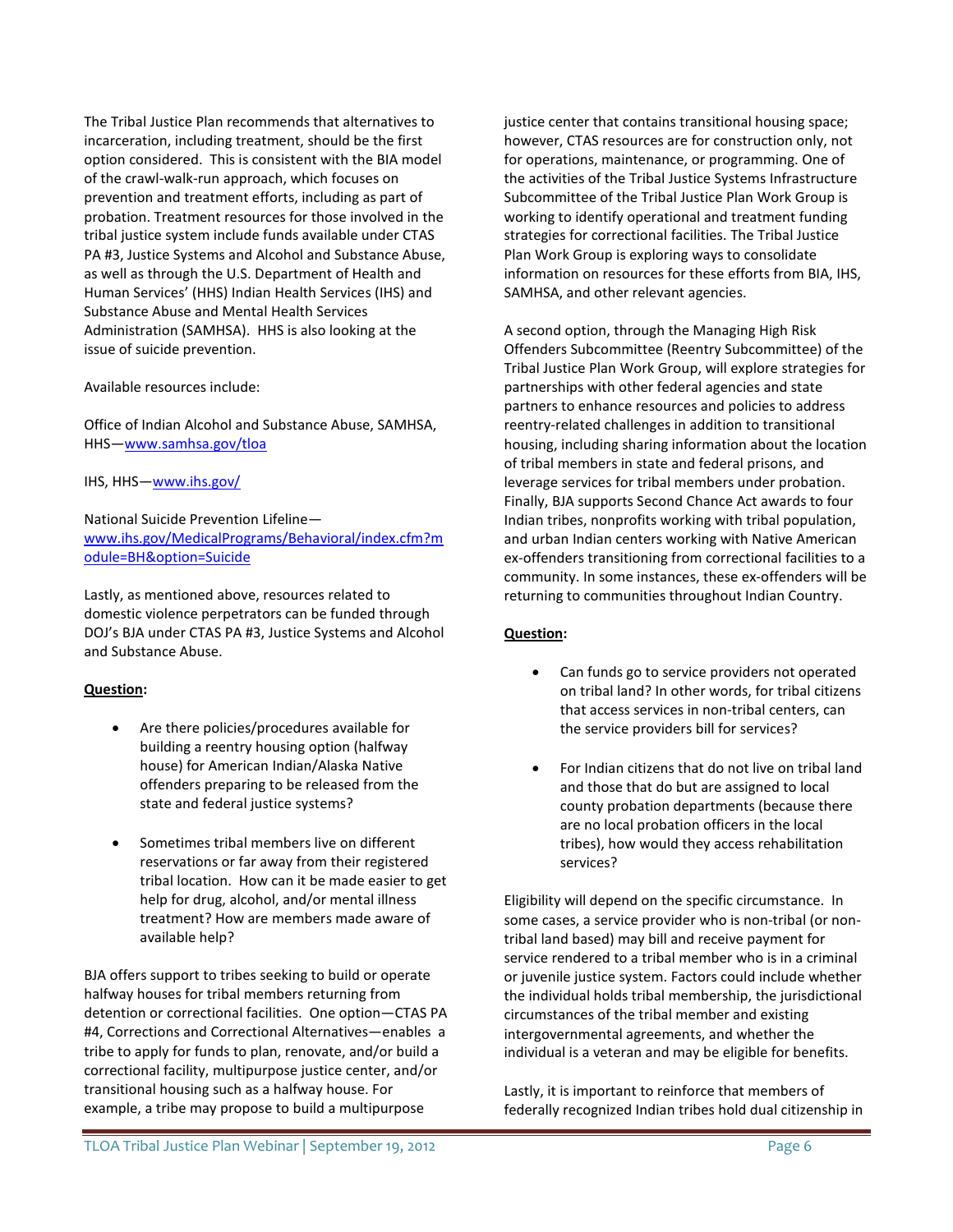their tribe and the United States. As U.S. citizens, members of Indian tribes are also citizens of a state and eligible for services, benefits, and programs administered by state, public, or private entities.

**Question:** Are there any tribes taking advantage of the enhanced sentencing provisions? Also, are there any participants in the Federal Bureau of Prisons' Pilot Program?

As it relates to the Tribal Justice Plan, Indian tribes access or are able to access resources through BJA, such as the CTAS PA #3, Justice Systems and Alcohol and Substance Abuse, to develop tools to educate tribal members and leadership, enhance codes, and access training and technical assistance for various purposes. Some tribes continue to partner with Indian Legal Services for criminal defense, code development, and other activities through the Tribal Civil and Criminal Legal Assistance Program, a BJA-administered program.

BJA is aware of three Indian tribes—Eastern Band of Cherokee Indians, Hopi Tribe, and Confederated Tribes of the Umatilla Reservation—who have adopted new criminal codes according to the enhanced sentencing provision outlined in TLOA. News releases that provide specifics are below:

- Cherokee One Feather News Release: Tribe passes enhanced sentencing law [http://theonefeather.com/2012/08/tribe](http://theonefeather.com/2012/08/tribe-passes-enhanced-sentencing-law/)[passes-enhanced-sentencing-law/](http://theonefeather.com/2012/08/tribe-passes-enhanced-sentencing-law/)
- Indian Country Today News Release: Hopi Tribe Adopts New Criminal Code According to TLOA Standards [http://indiancountrytodaymedianetwork.com/2](http://indiancountrytodaymedianetwork.com/2012/09/03/a-leader-emerges-hopi-tribe-adopts-new-criminal-code-according-to-tribal-law-and-order-act-standards-132160) [012/09/03/a-leader-emerges-hopi-tribe-adopts](http://indiancountrytodaymedianetwork.com/2012/09/03/a-leader-emerges-hopi-tribe-adopts-new-criminal-code-according-to-tribal-law-and-order-act-standards-132160)[new-criminal-code-according-to-tribal-law-and](http://indiancountrytodaymedianetwork.com/2012/09/03/a-leader-emerges-hopi-tribe-adopts-new-criminal-code-according-to-tribal-law-and-order-act-standards-132160)[order-act-standards-132160](http://indiancountrytodaymedianetwork.com/2012/09/03/a-leader-emerges-hopi-tribe-adopts-new-criminal-code-according-to-tribal-law-and-order-act-standards-132160)
- Tribal Court on Umatilla Indian Reservation Implements 3-Year Sentencing under TLOA [www.nwpr.org/post/northwest-tribes-begin-try](http://www.nwpr.org/post/northwest-tribes-begin-try-reservation-crime-cases-under-tougher-laws)[reservation-crime-cases-under-tougher-laws](http://www.nwpr.org/post/northwest-tribes-begin-try-reservation-crime-cases-under-tougher-laws)

According to BJA's Federal Bureau of Prisons (BOP) contacts, no TLOA referrals have been received by BOP for the Tribal Prison Pilot as of August 22, 2012.

### *Coordination & Collaboration*

**Question:** Are you collaborating with IHS on any of these important initiatives?

Yes, IHS is a partner in the development and implementation of the Tribal Justice Plan. In addition, along with IHS, DOJ and DOI serve on the Indian Alcohol and Substance Abuse Interdepartmental Coordinating Committee (IASA Committee) that is also developing strategies to support the creation and implementation of Tribal Action Plans (TAP), which address the substance abuse concerns of tribes, including substance abuserelated crime.

#### *Research & Evaluation*

### **Questions:**

- Address the planning and implementation efforts of prevention/treatment models that have been developed from empirically sound research specific to this population.
- When you say evidence-based practices, does this include indigenous methods that may have been used for hundreds of years but do not fall under the requirements normally considered evidence based?
- How are you working with other data collection activities going on in Indian Country, such as the Survey of Jails in Indian Country from the Bureau of Justice Statistics (BJS) and the Tribal Survey of Courts? Are they informing your plans?
- What is being done to identify, catalog, and disseminate evidence-based and/or best practices being widely used in Indian Country toward youth prevention?

The federal partners recognize that there is limited research in Indian Country about effective interventions, and they are committed to addressing this gap. Recognizing these gaps, DOJ launched Crimesolutions.gov, an online database to inform practitioners and policymakers about what works in criminal justice, juvenile justice, and crime victim services. Crimesolutions.gov includes many different programs that are effective, promising, or ineffective. Crimesolutions.gov also discusses evidence-based practices and the scientific rigors required to reach that level of strong evidence (i.e., that such practices achieve their intended outcomes when implemented with fidelity). Crimesolutions.gov does include programs that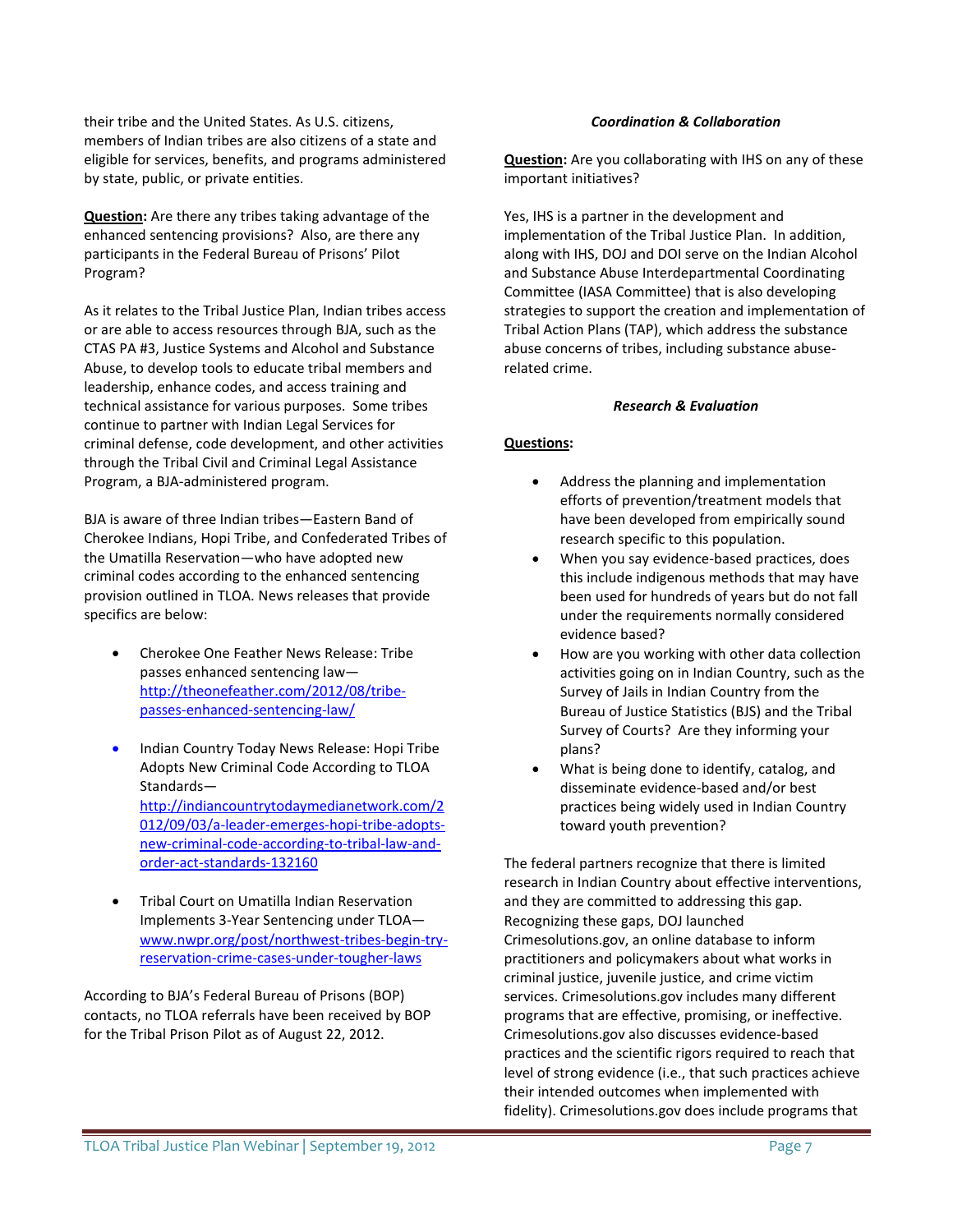serve American Indian/Alaska Native populations. These programs are primarily effective and promising, with a few showing no effect.

Moreover, we also support efforts to use indigenous approaches and to allow tribes to implementation programs in ways that are supportive of tribal history, systems, and culture.

We are also coordinating with BJS's Survey of Jails in Indian Country to ensure that the data collected can be relevant and used in developing future priorities and strategies. DOJ components such as BJA, the Office of Tribal Justice, and OJJDP have joined tribal court experts from the field in a series of BJS meetings held to inform the development of the 2012 National Survey of Tribal Court Systems.

Usable local data sets are one outcome of the BIA's Office of Justice Services' crime reduction strategy of using law enforcement strategies, data collection, and several other tools. BIA sponsored the White House High Performance Priority Goal (HPPG) initiative to reduce violent crime by a combined 5 percent within 24 months on 4 targeted reservations: Rocky Boy (Montana), Mescalero (New Mexico), Wind River (Wyoming), and Standing Rock (North and South Dakota). Through the HPPG initiative, BIA used data-informed activities (violent crime data collection with adherence to data quality measures of the Federal Bureau of Investigation) balanced by community participation through tribal leadership involvement in community assessment. Evaluation is an equally important aspect of the HPPG initiative.

To begin identifying, cataloging, and disseminating promising practices, BJA will enhance the ability of tribal justice practitioners to access information about innovative, culturally informed tribal court practices that are being used by other tribes across the country by launching a new initiative—the Tribal Access to Justice Innovation Project. The Center for Court Innovation, which received the FY 2012 award, will develop and operate this project geared to disseminate practical, practitioner-friendly information about promising practices in tribal justice systems.

#### *Tribal Action Plans*

**Question:** Where can a tribe find more information about TAPs and the status of TAPs development for tribes by the federal government? (TLOA seems to read that if tribes do not act, the federal government will.)

How are the TAPs targeted at meeting the overall goals of TLOA? How will the mandated TAPs complement or complicate the development of Crisis Response Protocols (e.g., crisis teams, community response protocols, crisis plans, crisis response teams)?

The Tribal Justice agencies are coordinating efforts related to TAPs. For more information about support for developing and implementing TAPs, see [www.samhsa.gov/tloa.](http://www.samhsa.gov/tloa)

Through CTAS, the development and implementation of TAPS is an allowable activity and may be included in future funding applications. Also, a webinar on TAPs was held on September 12, 2012, featuring leaders from IHS, Bureau of Indian Education, and the Office of Indian Alcohol and Substance Abuse. The webinar, hosted by OJJDP, was an interagency collaborative effort among the Departments of Justice, Interior, and Health and Human Services. View the recording of this webinar at: [http://edc.adobeconnect.com/p8whj71czm9/.](http://edc.adobeconnect.com/p8whj71czm9/)

The TAPs can address both substance abuse and behavioral health matters. This can include efforts related to the Crisis Response Protocols (e.g. crisis teams, community response protocols, crisis plans, crisis response teams).

**Question:** Can you expand on juvenile delinquency prevention collaboration activities?

OJJDP is supporting the Office of Justice Services at BIA in their efforts to work with tribes to develop a model juvenile code. Also, to assure a voice for tribal juvenile justice in the development of the many Interagency Indian Alcohol and Substance Abuse Memorandums of Agreement responsibilities, OJJDP is actively participating in a number of workgroups under the leadership of the Office of Indian Alcohol and Substance Abuse. These workgroups include the Education Services Workgroup, Inventory and Resources Workgroup, Minimum Program Standards Workgroup, and Newsletter Workgroup. These workgroups are described in the TAP webinar that can be reviewed here

[http://edc.adobeconnect.com/p8whj71czm9/.](http://edc.adobeconnect.com/p8whj71czm9/)

**Question**: Since the majority of native youth attend local public schools, what plans are in place to work closely with public education and the student assistance programs?

OJJDP actively participates in the IASA Committee's Education Services Workgroup. The purpose of the